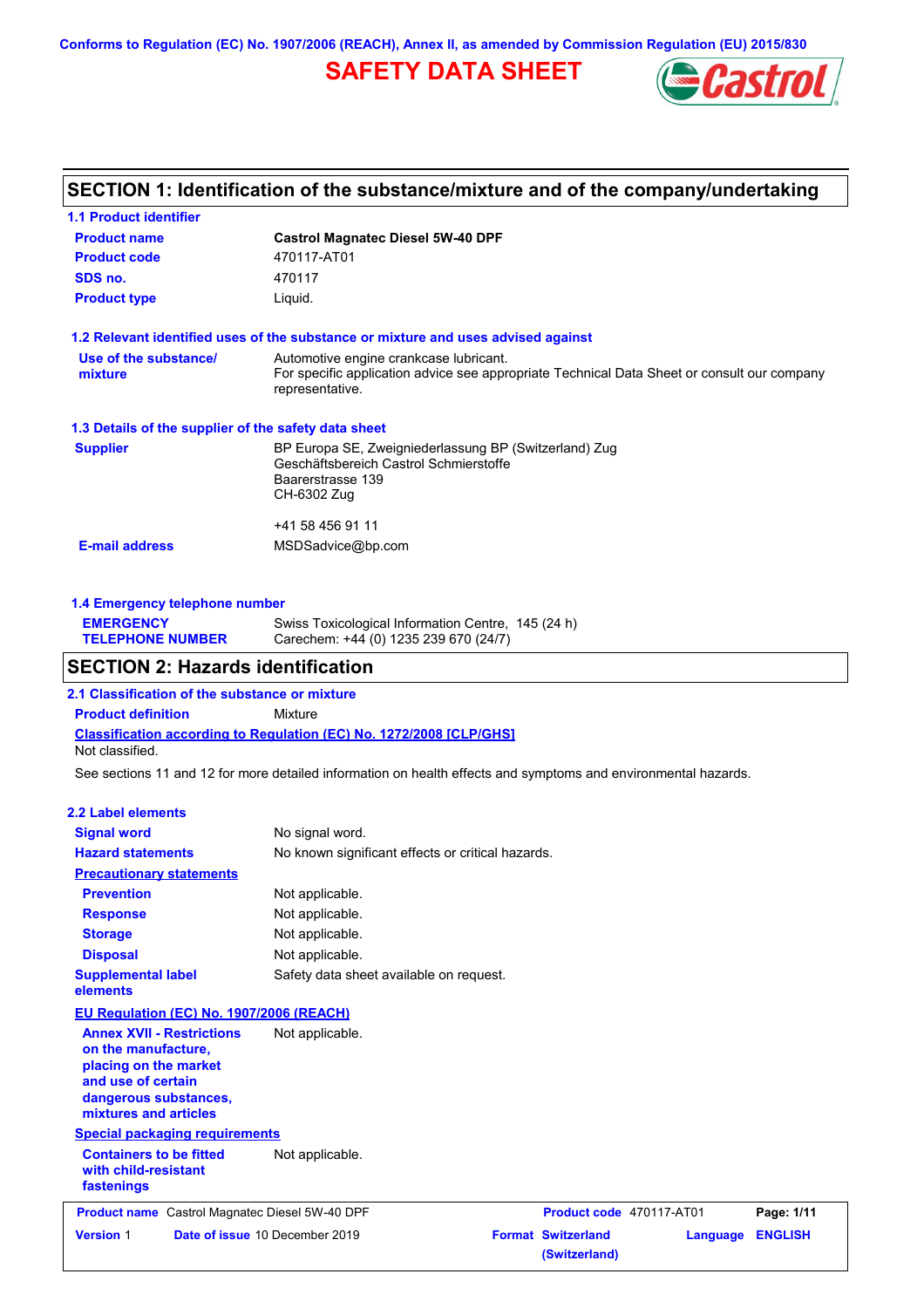# **SECTION 2: Hazards identification**

| <b>Tactile warning of danger</b>                                                                                         | Not applicable.                                                                                                                                                                                                                 |
|--------------------------------------------------------------------------------------------------------------------------|---------------------------------------------------------------------------------------------------------------------------------------------------------------------------------------------------------------------------------|
| 2.3 Other hazards                                                                                                        |                                                                                                                                                                                                                                 |
| <b>Results of PBT and vPvB</b><br>assessment                                                                             | Product does not meet the criteria for PBT or vPvB according to Regulation (EC) No. 1907/2006,<br>Annex XIII.                                                                                                                   |
| <b>Product meets the criteria</b><br>for PBT or vPvB according<br>to Regulation (EC) No.<br><b>1907/2006, Annex XIII</b> | This mixture does not contain any substances that are assessed to be a PBT or a vPvB.                                                                                                                                           |
| Other hazards which do<br>not result in classification                                                                   | Defatting to the skin.<br><b>USED ENGINE OILS</b><br>Used engine oil may contain hazardous components which have the potential to cause skin<br>cancer.<br>See Toxicological Information, section 11 of this Safety Data Sheet. |

### **SECTION 3: Composition/information on ingredients**

| <b>3.2 Mixtures</b>                                             |                                                                                      |               |                                               |             |
|-----------------------------------------------------------------|--------------------------------------------------------------------------------------|---------------|-----------------------------------------------|-------------|
| <b>Product definition</b>                                       | Mixture                                                                              |               |                                               |             |
| Chemically modified base oil Proprietary performance additives. |                                                                                      |               |                                               |             |
| <b>Product/ingredient</b><br>name                               | <b>Identifiers</b>                                                                   | $\frac{9}{6}$ | <b>Regulation (EC) No.</b><br>1272/2008 [CLP] | <b>Type</b> |
| Distillates (petroleum), hydrotreated<br>heavy paraffinic       | REACH #: 01-2119484627-25<br>EC: 265-157-1<br>CAS: 64742-54-7<br>Index: 649-467-00-8 | ≥50 - ≤75     | Not classified.                               | $[2]$       |
| Distillates (petroleum), hydrotreated<br>heavy paraffinic       | REACH #: 01-2119484627-25<br>EC: 265-157-1<br>CAS: 64742-54-7<br>Index: 649-467-00-8 | $≥25 - ≤50$   | Asp. Tox. 1, H304                             | [1] [2]     |
| Base oil - unspecified                                          | Varies - See Key to<br>abbreviations                                                 | ≤5            | Asp. Tox. 1, H304                             | [1] [2]     |

### **See Section 16 for the full text of the H statements declared above.**

**Type** 

[1] Substance classified with a health or environmental hazard

[2] Substance with a workplace exposure limit

[3] Substance meets the criteria for PBT according to Regulation (EC) No. 1907/2006, Annex XIII

[4] Substance meets the criteria for vPvB according to Regulation (EC) No. 1907/2006, Annex XIII

[5] Substance of equivalent concern

[6] Additional disclosure due to company policy

Occupational exposure limits, if available, are listed in Section 8.

### **SECTION 4: First aid measures**

### **4.1 Description of first aid measures**

| Eye contact                       | In case of contact, immediately flush eyes with plenty of water for at least 15 minutes. Eyelids<br>should be held away from the eyeball to ensure thorough rinsing. Check for and remove any<br>contact lenses. Get medical attention. |
|-----------------------------------|-----------------------------------------------------------------------------------------------------------------------------------------------------------------------------------------------------------------------------------------|
| <b>Skin contact</b>               | Wash skin thoroughly with soap and water or use recognised skin cleanser. Remove<br>contaminated clothing and shoes. Wash clothing before reuse. Clean shoes thoroughly before<br>reuse. Get medical attention if irritation develops.  |
| <b>Inhalation</b>                 | If inhaled, remove to fresh air. Get medical attention if symptoms occur.                                                                                                                                                               |
| <b>Ingestion</b>                  | Do not induce vomiting unless directed to do so by medical personnel. Get medical attention if<br>symptoms occur.                                                                                                                       |
| <b>Protection of first-aiders</b> | No action shall be taken involving any personal risk or without suitable training.                                                                                                                                                      |

#### **4.2 Most important symptoms and effects, both acute and delayed**

See Section 11 for more detailed information on health effects and symptoms.

#### **Potential acute health effects**

| <b>Inhalation</b> | Vapour inhalation under ambient conditions is not normally a problem due to low vapour<br>pressure. |                           |          |                |
|-------------------|-----------------------------------------------------------------------------------------------------|---------------------------|----------|----------------|
| <b>Ingestion</b>  | No known significant effects or critical hazards.                                                   |                           |          |                |
|                   | <b>Product name</b> Castrol Magnatec Diesel 5W-40 DPF                                               | Product code 470117-AT01  |          | Page: 2/11     |
| <b>Version 1</b>  | Date of issue 10 December 2019                                                                      | <b>Format Switzerland</b> | Language | <b>ENGLISH</b> |

**(Switzerland)**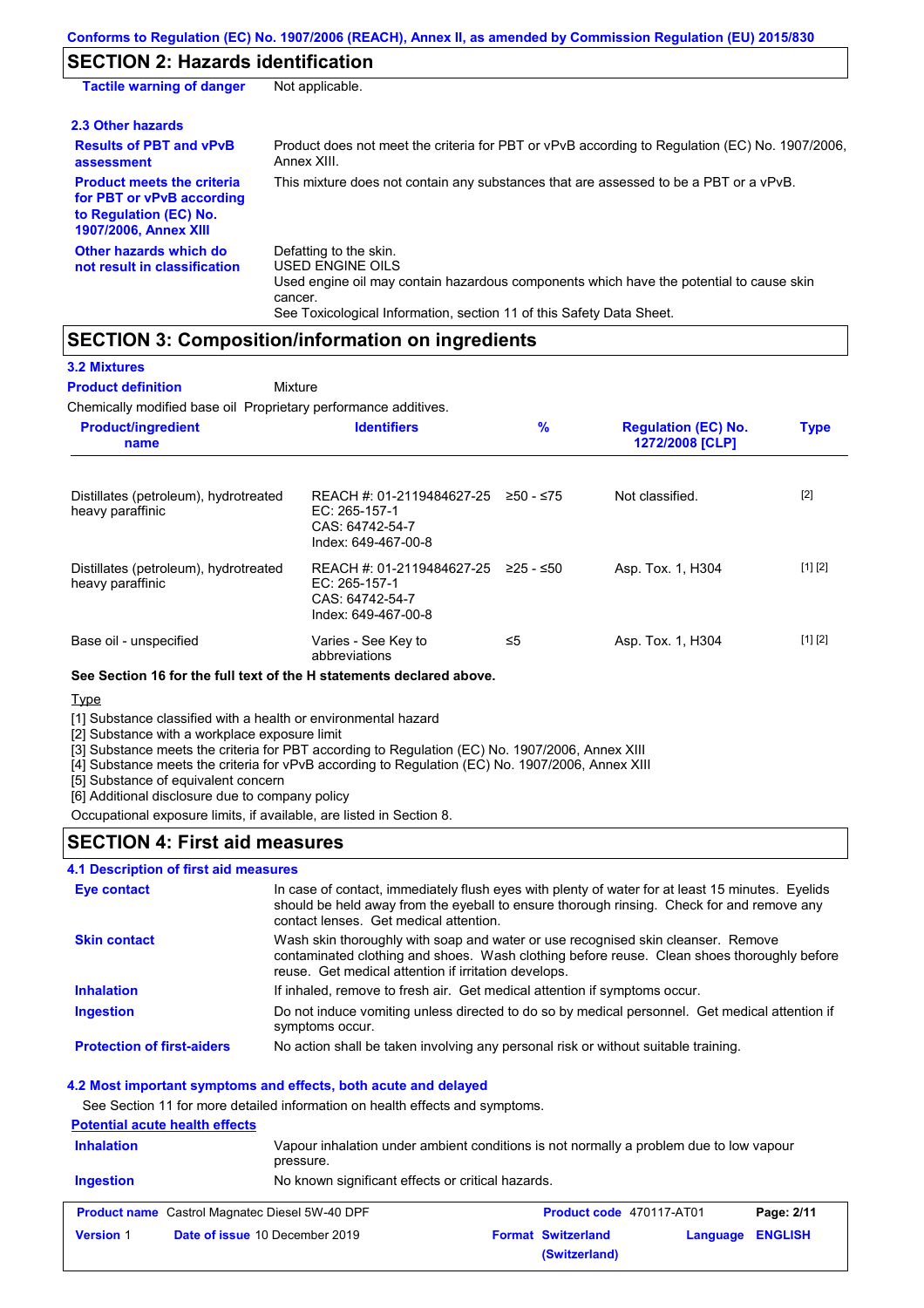|                                                           | Conforms to Regulation (EC) No. 1907/2006 (REACH), Annex II, as amended by Commission Regulation (EU) 2015/830                                                                                                                                                                                                                                                    |
|-----------------------------------------------------------|-------------------------------------------------------------------------------------------------------------------------------------------------------------------------------------------------------------------------------------------------------------------------------------------------------------------------------------------------------------------|
| <b>SECTION 4: First aid measures</b>                      |                                                                                                                                                                                                                                                                                                                                                                   |
| <b>Skin contact</b>                                       | Defatting to the skin. May cause skin dryness and irritation.                                                                                                                                                                                                                                                                                                     |
| <b>Eye contact</b>                                        | No known significant effects or critical hazards.                                                                                                                                                                                                                                                                                                                 |
|                                                           | Delayed and immediate effects as well as chronic effects from short and long-term exposure                                                                                                                                                                                                                                                                        |
| <b>Inhalation</b>                                         | Overexposure to the inhalation of airborne droplets or aerosols may cause irritation of the<br>respiratory tract.                                                                                                                                                                                                                                                 |
| <b>Ingestion</b>                                          | Ingestion of large quantities may cause nausea and diarrhoea.                                                                                                                                                                                                                                                                                                     |
| <b>Skin contact</b>                                       | Prolonged or repeated contact can defat the skin and lead to irritation and/or dermatitis.                                                                                                                                                                                                                                                                        |
| <b>Eye contact</b>                                        | Potential risk of transient stinging or redness if accidental eye contact occurs.                                                                                                                                                                                                                                                                                 |
|                                                           | 4.3 Indication of any immediate medical attention and special treatment needed                                                                                                                                                                                                                                                                                    |
| <b>Notes to physician</b>                                 | Treatment should in general be symptomatic and directed to relieving any effects.                                                                                                                                                                                                                                                                                 |
| <b>SECTION 5: Firefighting measures</b>                   |                                                                                                                                                                                                                                                                                                                                                                   |
| 5.1 Extinguishing media                                   |                                                                                                                                                                                                                                                                                                                                                                   |
| <b>Suitable extinguishing</b><br>media                    | In case of fire, use foam, dry chemical or carbon dioxide extinguisher or spray.                                                                                                                                                                                                                                                                                  |
| <b>Unsuitable extinguishing</b><br>media                  | Do not use water jet. The use of a water jet may cause the fire to spread by splashing the<br>burning product.                                                                                                                                                                                                                                                    |
| 5.2 Special hazards arising from the substance or mixture |                                                                                                                                                                                                                                                                                                                                                                   |
| <b>Hazards from the</b><br>substance or mixture           | In a fire or if heated, a pressure increase will occur and the container may burst.                                                                                                                                                                                                                                                                               |
| <b>Hazardous combustion</b><br>products                   | Combustion products may include the following:<br>carbon oxides (CO, CO2) (carbon monoxide, carbon dioxide)                                                                                                                                                                                                                                                       |
| 5.3 Advice for firefighters                               |                                                                                                                                                                                                                                                                                                                                                                   |
| <b>Special precautions for</b><br>fire-fighters           | No action shall be taken involving any personal risk or without suitable training. Promptly<br>isolate the scene by removing all persons from the vicinity of the incident if there is a fire.                                                                                                                                                                    |
| <b>Special protective</b><br>equipment for fire-fighters  | Fire-fighters should wear appropriate protective equipment and self-contained breathing<br>apparatus (SCBA) with a full face-piece operated in positive pressure mode. Clothing for fire-<br>fighters (including helmets, protective boots and gloves) conforming to European standard EN<br>469 will provide a basic level of protection for chemical incidents. |
| <b>SECTION 6: Accidental release measures</b>             |                                                                                                                                                                                                                                                                                                                                                                   |
|                                                           | 6.1 Personal precautions, protective equipment and emergency procedures                                                                                                                                                                                                                                                                                           |

| For non-emergency<br>personnel                           | No action shall be taken involving any personal risk or without suitable training. Evacuate<br>surrounding areas. Keep unnecessary and unprotected personnel from entering. Do not touch<br>or walk through spilt material. Floors may be slippery; use care to avoid falling. Put on<br>appropriate personal protective equipment.                                                            |                                            |          |                |
|----------------------------------------------------------|------------------------------------------------------------------------------------------------------------------------------------------------------------------------------------------------------------------------------------------------------------------------------------------------------------------------------------------------------------------------------------------------|--------------------------------------------|----------|----------------|
| For emergency responders                                 | If specialised clothing is required to deal with the spillage, take note of any information in<br>Section 8 on suitable and unsuitable materials. See also the information in "For non-<br>emergency personnel".                                                                                                                                                                               |                                            |          |                |
| <b>6.2 Environmental</b><br>precautions                  | Avoid dispersal of spilt material and runoff and contact with soil, waterways, drains and sewers.<br>Inform the relevant authorities if the product has caused environmental pollution (sewers,<br>waterways, soil or air).                                                                                                                                                                    |                                            |          |                |
| 6.3 Methods and material for containment and cleaning up |                                                                                                                                                                                                                                                                                                                                                                                                |                                            |          |                |
| <b>Small spill</b>                                       | Stop leak if without risk. Move containers from spill area. Absorb with an inert material and<br>place in an appropriate waste disposal container. Dispose of via a licensed waste disposal<br>contractor.                                                                                                                                                                                     |                                            |          |                |
| <b>Large spill</b>                                       | Stop leak if without risk. Move containers from spill area. Prevent entry into sewers, water<br>courses, basements or confined areas. Contain and collect spillage with non-combustible,<br>absorbent material e.g. sand, earth, vermiculite or diatomaceous earth and place in container<br>for disposal according to local regulations. Dispose of via a licensed waste disposal contractor. |                                            |          |                |
| 6.4 Reference to other<br><b>sections</b>                | See Section 1 for emergency contact information.<br>See Section 5 for firefighting measures.<br>See Section 8 for information on appropriate personal protective equipment.<br>See Section 12 for environmental precautions.<br>See Section 13 for additional waste treatment information.                                                                                                     |                                            |          |                |
| <b>Product name</b> Castrol Magnatec Diesel 5W-40 DPF    |                                                                                                                                                                                                                                                                                                                                                                                                | Product code 470117-AT01                   |          | Page: 3/11     |
| <b>Version 1</b>                                         | Date of issue 10 December 2019                                                                                                                                                                                                                                                                                                                                                                 | <b>Format Switzerland</b><br>(Switzerland) | Language | <b>ENGLISH</b> |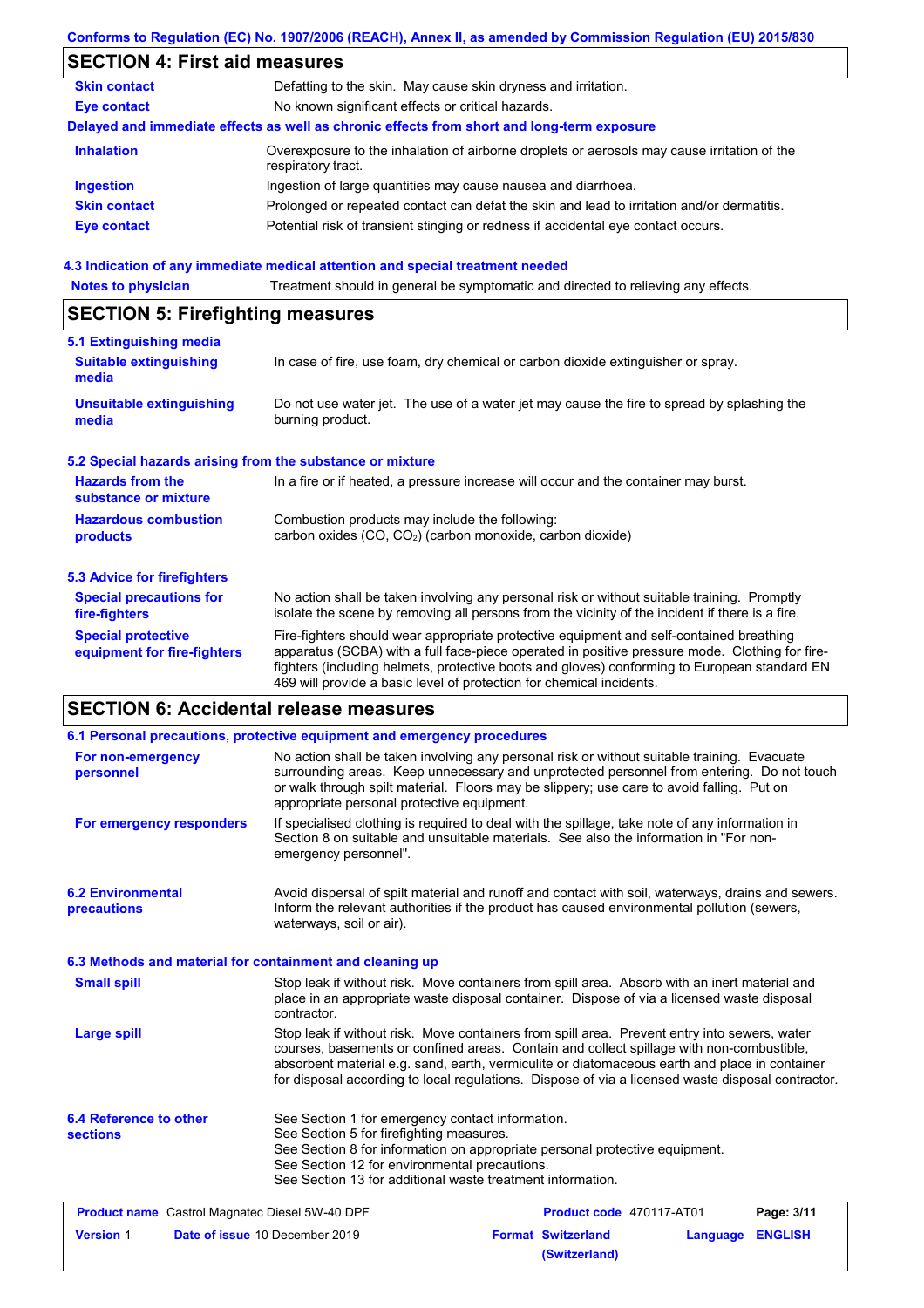### **SECTION 7: Handling and storage**

| 7.1 Precautions for safe handling                                             |                                  |                                                                                                                                                                                                                                                                                                                                                                                                                                                                                                                                                                                                                                                                                                                                                                                                                                                                                                                                                                                                                            |
|-------------------------------------------------------------------------------|----------------------------------|----------------------------------------------------------------------------------------------------------------------------------------------------------------------------------------------------------------------------------------------------------------------------------------------------------------------------------------------------------------------------------------------------------------------------------------------------------------------------------------------------------------------------------------------------------------------------------------------------------------------------------------------------------------------------------------------------------------------------------------------------------------------------------------------------------------------------------------------------------------------------------------------------------------------------------------------------------------------------------------------------------------------------|
| <b>Protective measures</b>                                                    |                                  | Put on appropriate personal protective equipment.                                                                                                                                                                                                                                                                                                                                                                                                                                                                                                                                                                                                                                                                                                                                                                                                                                                                                                                                                                          |
| <b>Advice on general</b><br>occupational hygiene                              | information on hygiene measures. | Eating, drinking and smoking should be prohibited in areas where this material is handled,<br>stored and processed. Wash thoroughly after handling. Remove contaminated clothing and<br>protective equipment before entering eating areas. See also Section 8 for additional                                                                                                                                                                                                                                                                                                                                                                                                                                                                                                                                                                                                                                                                                                                                               |
| <b>7.2 Conditions for safe</b><br>storage, including any<br>incompatibilities |                                  | Store in accordance with local regulations. Store in a dry, cool and well-ventilated area, away<br>from incompatible materials (see Section 10). Keep away from heat and direct sunlight. Keep<br>container tightly closed and sealed until ready for use. Containers that have been opened must<br>be carefully resealed and kept upright to prevent leakage. Store and use only in equipment/<br>containers designed for use with this product. Do not store in unlabelled containers.                                                                                                                                                                                                                                                                                                                                                                                                                                                                                                                                   |
| <b>Not suitable</b>                                                           |                                  | Prolonged exposure to elevated temperature.                                                                                                                                                                                                                                                                                                                                                                                                                                                                                                                                                                                                                                                                                                                                                                                                                                                                                                                                                                                |
| 7.3 Specific end use(s)                                                       |                                  |                                                                                                                                                                                                                                                                                                                                                                                                                                                                                                                                                                                                                                                                                                                                                                                                                                                                                                                                                                                                                            |
| <b>Recommendations</b>                                                        |                                  | See section 1.2 and Exposure scenarios in annex, if applicable.                                                                                                                                                                                                                                                                                                                                                                                                                                                                                                                                                                                                                                                                                                                                                                                                                                                                                                                                                            |
| <b>SECTION 8: Exposure controls/personal protection</b>                       |                                  |                                                                                                                                                                                                                                                                                                                                                                                                                                                                                                                                                                                                                                                                                                                                                                                                                                                                                                                                                                                                                            |
| <b>8.1 Control parameters</b>                                                 |                                  |                                                                                                                                                                                                                                                                                                                                                                                                                                                                                                                                                                                                                                                                                                                                                                                                                                                                                                                                                                                                                            |
| <b>Occupational exposure limits</b>                                           |                                  |                                                                                                                                                                                                                                                                                                                                                                                                                                                                                                                                                                                                                                                                                                                                                                                                                                                                                                                                                                                                                            |
| <b>Product/ingredient name</b>                                                |                                  | <b>Exposure limit values</b>                                                                                                                                                                                                                                                                                                                                                                                                                                                                                                                                                                                                                                                                                                                                                                                                                                                                                                                                                                                               |
| Distillates (petroleum), hydrotreated heavy paraffinic SUVA (Switzerland).    |                                  | TWA: 5 mg/m <sup>3</sup> 8 hours. Issued/Revised: 1/2016 Form: Inhalable fraction                                                                                                                                                                                                                                                                                                                                                                                                                                                                                                                                                                                                                                                                                                                                                                                                                                                                                                                                          |
| Distillates (petroleum), hydrotreated heavy paraffinic SUVA (Switzerland).    |                                  | TWA: 5 mg/m <sup>3</sup> 8 hours. Issued/Revised: 1/2016 Form: Inhalable fraction                                                                                                                                                                                                                                                                                                                                                                                                                                                                                                                                                                                                                                                                                                                                                                                                                                                                                                                                          |
| Base oil - unspecified                                                        |                                  | SUVA (Switzerland).<br>TWA: 5 mg/m <sup>3</sup> 8 hours. Issued/Revised: 1/2016 Form: Inhalable fraction                                                                                                                                                                                                                                                                                                                                                                                                                                                                                                                                                                                                                                                                                                                                                                                                                                                                                                                   |
| guidance only.                                                                |                                  | Whilst specific OELs for certain components may be shown in this section, other components may be present in any mist,<br>vapour or dust produced. Therefore, the specific OELs may not be applicable to the product as a whole and are provided for                                                                                                                                                                                                                                                                                                                                                                                                                                                                                                                                                                                                                                                                                                                                                                       |
| <b>Recommended monitoring</b><br>procedures                                   |                                  | If this product contains ingredients with exposure limits, personal, workplace atmosphere or<br>biological monitoring may be required to determine the effectiveness of the ventilation or other<br>control measures and/or the necessity to use respiratory protective equipment. Reference<br>should be made to monitoring standards, such as the following: European Standard EN 689<br>(Workplace atmospheres - Guidance for the assessment of exposure by inhalation to chemical<br>agents for comparison with limit values and measurement strategy) European Standard EN<br>14042 (Workplace atmospheres - Guide for the application and use of procedures for the<br>assessment of exposure to chemical and biological agents) European Standard EN 482<br>(Workplace atmospheres - General requirements for the performance of procedures for the<br>measurement of chemical agents) Reference to national guidance documents for methods for<br>the determination of hazardous substances will also be required. |
| <b>Derived No Effect Level</b><br>No DNELs/DMELs available.                   |                                  |                                                                                                                                                                                                                                                                                                                                                                                                                                                                                                                                                                                                                                                                                                                                                                                                                                                                                                                                                                                                                            |
| <b>Predicted No Effect Concentration</b><br>No PNECs available                |                                  |                                                                                                                                                                                                                                                                                                                                                                                                                                                                                                                                                                                                                                                                                                                                                                                                                                                                                                                                                                                                                            |
| <b>8.2 Exposure controls</b>                                                  |                                  |                                                                                                                                                                                                                                                                                                                                                                                                                                                                                                                                                                                                                                                                                                                                                                                                                                                                                                                                                                                                                            |
| <b>Appropriate engineering</b><br>controls                                    |                                  | Provide exhaust ventilation or other engineering controls to keep the relevant airborne<br>concentrations below their respective occupational exposure limits.<br>All activities involving chemicals should be assessed for their risks to health, to ensure<br>exposures are adequately controlled. Personal protective equipment should only be considered<br>after other forms of control measures (e.g. engineering controls) have been suitably evaluated.<br>Personal protective equipment should conform to appropriate standards, be suitable for use, be<br>kept in good condition and properly maintained.<br>Your supplier of personal protective equipment should be consulted for advice on selection and<br>appropriate standards. For further information contact your national organisation for standards.<br>The final choice of protective equipment will depend upon a risk assessment. It is important to<br>ensure that all items of personal protective equipment are compatible.                    |
| <b>Individual protection measures</b>                                         |                                  |                                                                                                                                                                                                                                                                                                                                                                                                                                                                                                                                                                                                                                                                                                                                                                                                                                                                                                                                                                                                                            |

# **Hygiene measures**

Wash hands, forearms and face thoroughly after handling chemical products, before eating, smoking and using the lavatory and at the end of the working period. Ensure that eyewash stations and safety showers are close to the workstation location.

| <b>Product name</b> Castrol Magnatec Diesel 5W-40 DPF |                                | <b>Product code</b> 470117-AT01 |                           | Page: 4/11       |  |
|-------------------------------------------------------|--------------------------------|---------------------------------|---------------------------|------------------|--|
| <b>Version 1</b>                                      | Date of issue 10 December 2019 |                                 | <b>Format Switzerland</b> | Language ENGLISH |  |
|                                                       |                                |                                 | (Switzerland)             |                  |  |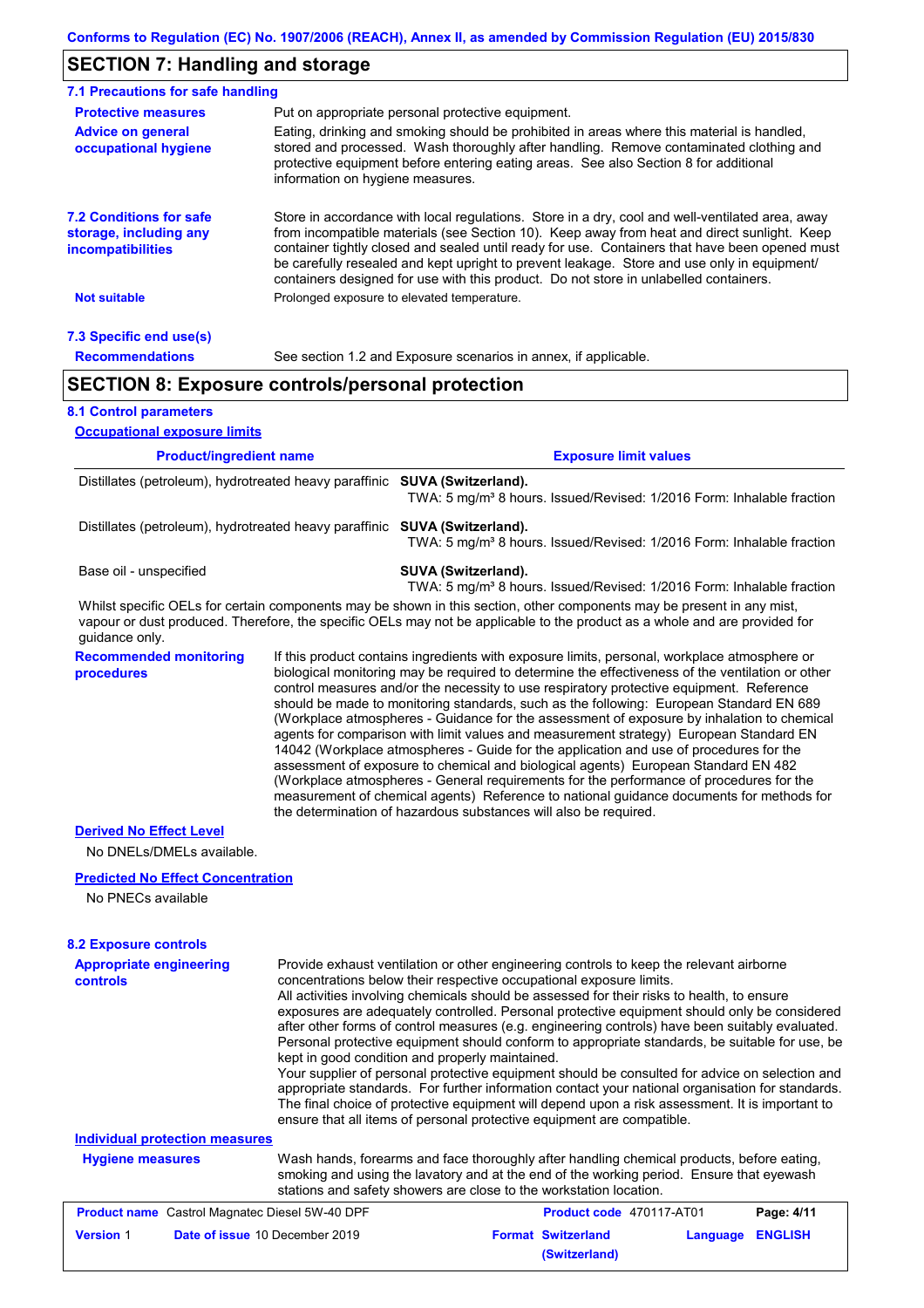# **SECTION 8: Exposure controls/personal protection**

| <b>Respiratory protection</b>                        | In case of insufficient ventilation, wear suitable respiratory equipment.<br>The correct choice of respiratory protection depends upon the chemicals being handled, the<br>conditions of work and use, and the condition of the respiratory equipment. Safety procedures<br>should be developed for each intended application. Respiratory protection equipment should<br>therefore be chosen in consultation with the supplier/manufacturer and with a full assessment<br>of the working conditions.                                                                                                                                             |
|------------------------------------------------------|---------------------------------------------------------------------------------------------------------------------------------------------------------------------------------------------------------------------------------------------------------------------------------------------------------------------------------------------------------------------------------------------------------------------------------------------------------------------------------------------------------------------------------------------------------------------------------------------------------------------------------------------------|
| <b>Eye/face protection</b><br><b>Skin protection</b> | Safety glasses with side shields.                                                                                                                                                                                                                                                                                                                                                                                                                                                                                                                                                                                                                 |
| <b>Hand protection</b>                               | <b>General Information:</b>                                                                                                                                                                                                                                                                                                                                                                                                                                                                                                                                                                                                                       |
|                                                      | Because specific work environments and material handling practices vary, safety procedures<br>should be developed for each intended application. The correct choice of protective gloves<br>depends upon the chemicals being handled, and the conditions of work and use. Most gloves<br>provide protection for only a limited time before they must be discarded and replaced (even the<br>best chemically resistant gloves will break down after repeated chemical exposures).                                                                                                                                                                  |
|                                                      | Gloves should be chosen in consultation with the supplier / manufacturer and taking account of<br>a full assessment of the working conditions.                                                                                                                                                                                                                                                                                                                                                                                                                                                                                                    |
|                                                      | Recommended: Nitrile gloves.<br><b>Breakthrough time:</b>                                                                                                                                                                                                                                                                                                                                                                                                                                                                                                                                                                                         |
|                                                      | Breakthrough time data are generated by glove manufacturers under laboratory test conditions<br>and represent how long a glove can be expected to provide effective permeation resistance. It<br>is important when following breakthrough time recommendations that actual workplace<br>conditions are taken into account. Always consult with your glove supplier for up-to-date<br>technical information on breakthrough times for the recommended glove type.<br>Our recommendations on the selection of gloves are as follows:                                                                                                                |
|                                                      | Continuous contact:                                                                                                                                                                                                                                                                                                                                                                                                                                                                                                                                                                                                                               |
|                                                      | Gloves with a minimum breakthrough time of 240 minutes, or >480 minutes if suitable gloves<br>can be obtained.<br>If suitable gloves are not available to offer that level of protection, gloves with shorter<br>breakthrough times may be acceptable as long as appropriate glove maintenance and<br>replacement regimes are determined and adhered to.                                                                                                                                                                                                                                                                                          |
|                                                      | Short-term / splash protection:                                                                                                                                                                                                                                                                                                                                                                                                                                                                                                                                                                                                                   |
|                                                      | Recommended breakthrough times as above.<br>It is recognised that for short-term, transient exposures, gloves with shorter breakthrough times<br>may commonly be used. Therefore, appropriate maintenance and replacement regimes must<br>be determined and rigorously followed.                                                                                                                                                                                                                                                                                                                                                                  |
|                                                      | <b>Glove Thickness:</b>                                                                                                                                                                                                                                                                                                                                                                                                                                                                                                                                                                                                                           |
|                                                      | For general applications, we recommend gloves with a thickness typically greater than 0.35 mm.                                                                                                                                                                                                                                                                                                                                                                                                                                                                                                                                                    |
|                                                      | It should be emphasised that glove thickness is not necessarily a good predictor of glove<br>resistance to a specific chemical, as the permeation efficiency of the glove will be dependent<br>on the exact composition of the glove material. Therefore, glove selection should also be based<br>on consideration of the task requirements and knowledge of breakthrough times.<br>Glove thickness may also vary depending on the glove manufacturer, the glove type and the<br>glove model. Therefore, the manufacturers' technical data should always be taken into account<br>to ensure selection of the most appropriate glove for the task. |
|                                                      | Note: Depending on the activity being conducted, gloves of varying thickness may be required<br>for specific tasks. For example:                                                                                                                                                                                                                                                                                                                                                                                                                                                                                                                  |
|                                                      | • Thinner gloves (down to 0.1 mm or less) may be required where a high degree of manual<br>dexterity is needed. However, these gloves are only likely to give short duration protection and<br>would normally be just for single use applications, then disposed of.                                                                                                                                                                                                                                                                                                                                                                              |
|                                                      | • Thicker gloves (up to 3 mm or more) may be required where there is a mechanical (as well<br>as a chemical) risk i.e. where there is abrasion or puncture potential.                                                                                                                                                                                                                                                                                                                                                                                                                                                                             |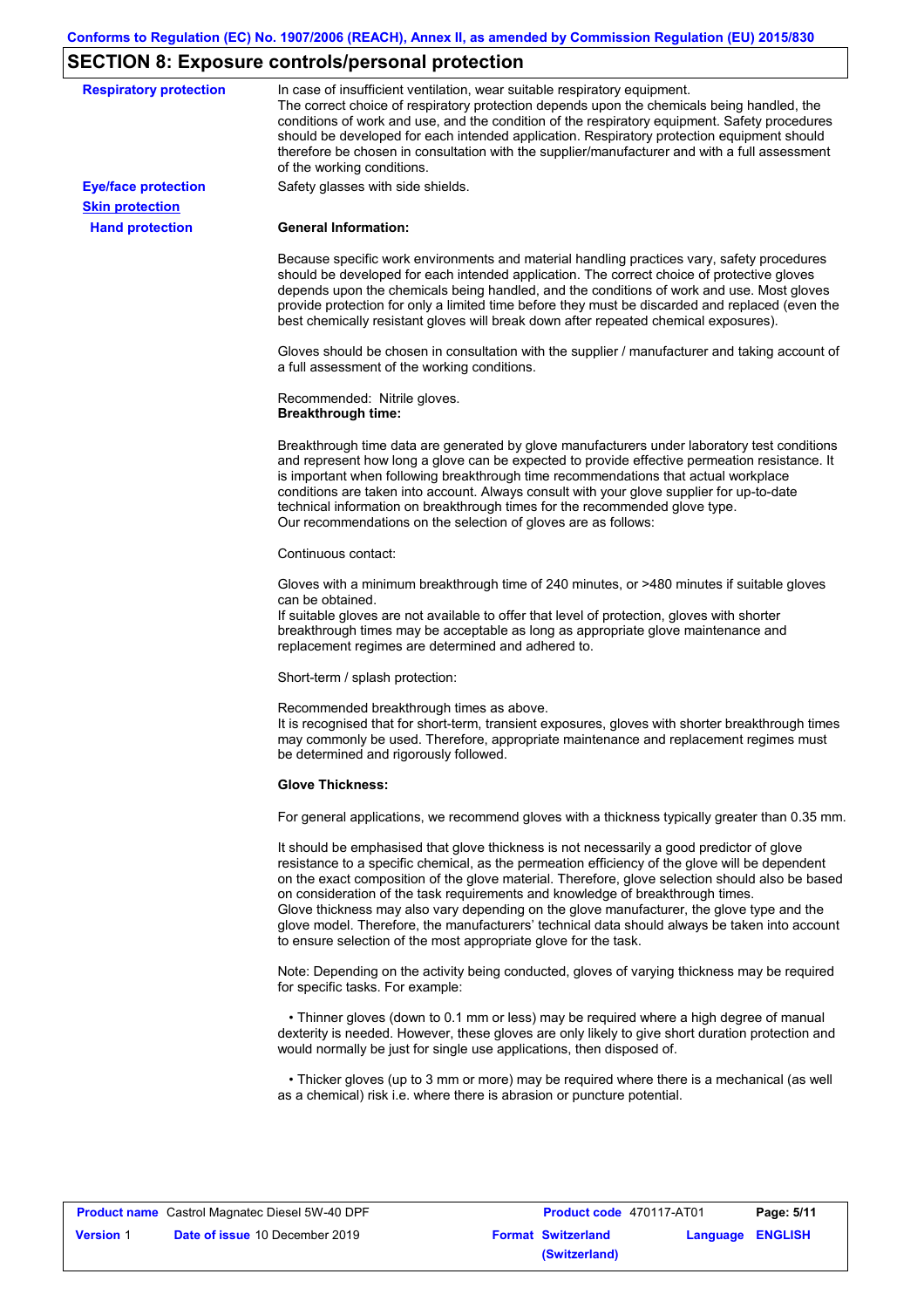# **SECTION 8: Exposure controls/personal protection**

| <b>Skin and body</b>                      | Use of protective clothing is good industrial practice.<br>Personal protective equipment for the body should be selected based on the task being<br>performed and the risks involved and should be approved by a specialist before handling this<br>product.<br>Cotton or polyester/cotton overalls will only provide protection against light superficial<br>contamination that will not soak through to the skin. Overalls should be laundered on a regular<br>basis. When the risk of skin exposure is high (e.g. when cleaning up spillages or if there is a<br>risk of splashing) then chemical resistant aprons and/or impervious chemical suits and boots<br>will be required. |
|-------------------------------------------|---------------------------------------------------------------------------------------------------------------------------------------------------------------------------------------------------------------------------------------------------------------------------------------------------------------------------------------------------------------------------------------------------------------------------------------------------------------------------------------------------------------------------------------------------------------------------------------------------------------------------------------------------------------------------------------|
| <b>Refer to standards:</b>                | Respiratory protection: EN 529<br>Gloves: EN 420, EN 374<br>Eye protection: EN 166<br>Filtering half-mask: EN 149<br>Filtering half-mask with valve: EN 405<br>Half-mask: EN 140 plus filter<br>Full-face mask: EN 136 plus filter<br>Particulate filters: EN 143<br>Gas/combined filters: EN 14387                                                                                                                                                                                                                                                                                                                                                                                   |
| <b>Environmental exposure</b><br>controls | Emissions from ventilation or work process equipment should be checked to ensure they<br>comply with the requirements of environmental protection legislation. In some cases, fume<br>scrubbers, filters or engineering modifications to the process equipment will be necessary to<br>reduce emissions to acceptable levels.                                                                                                                                                                                                                                                                                                                                                         |

## **SECTION 9: Physical and chemical properties**

### **9.1 Information on basic physical and chemical properties**

| <u>Appearance</u>                                      |                                                                                                                        |
|--------------------------------------------------------|------------------------------------------------------------------------------------------------------------------------|
| <b>Physical state</b>                                  | Liquid.                                                                                                                |
| <b>Colour</b>                                          | Brown. [Light]                                                                                                         |
| Odour                                                  | Not available.                                                                                                         |
| <b>Odour threshold</b>                                 | Not available.                                                                                                         |
| pH                                                     | Not available.                                                                                                         |
| <b>Melting point/freezing point</b>                    | Not available.                                                                                                         |
| Initial boiling point and boiling<br>range             | Not available.                                                                                                         |
| <b>Pour point</b>                                      | $-42$ °C                                                                                                               |
| <b>Flash point</b>                                     | Closed cup: 203°C (397.4°F) [Pensky-Martens.]                                                                          |
| <b>Evaporation rate</b>                                | Not available.                                                                                                         |
| <b>Flammability (solid, gas)</b>                       | Not available.                                                                                                         |
| <b>Upper/lower flammability or</b><br>explosive limits | Not available.                                                                                                         |
| <b>Vapour pressure</b>                                 | Not available.                                                                                                         |
| <b>Vapour density</b>                                  | Not available.                                                                                                         |
| <b>Relative density</b>                                | Not available.                                                                                                         |
| <b>Density</b>                                         | 847 kg/m <sup>3</sup> (0.847 g/cm <sup>3</sup> ) at 20°C                                                               |
| <b>Solubility(ies)</b>                                 | insoluble in water.                                                                                                    |
| <b>Partition coefficient: n-octanol/</b><br>water      | Not available.                                                                                                         |
| <b>Auto-ignition temperature</b>                       | Not available.                                                                                                         |
| <b>Decomposition temperature</b>                       | Not available.                                                                                                         |
| <b>Viscosity</b>                                       | Kinematic: 75.5 mm <sup>2</sup> /s (75.5 cSt) at 40 $^{\circ}$ C<br>Kinematic: 13 mm <sup>2</sup> /s (13 cSt) at 100°C |
| <b>Explosive properties</b>                            | Not available.                                                                                                         |
| <b>Oxidising properties</b>                            | Not available.                                                                                                         |
|                                                        |                                                                                                                        |

#### **9.2 Other information**

**Appearance**

No additional information.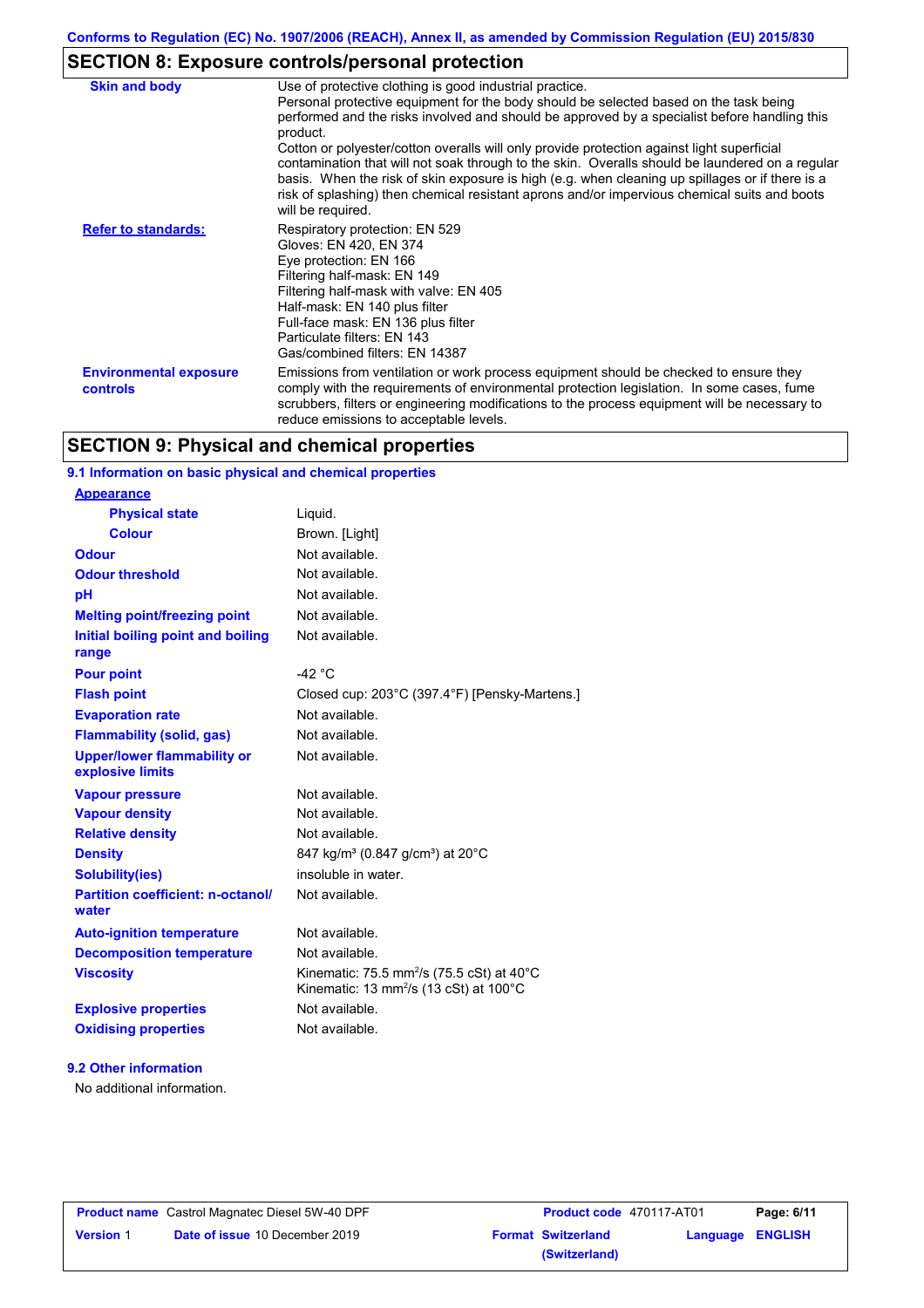| <b>SECTION 10: Stability and reactivity</b>     |                                                                                                                                                                         |  |  |
|-------------------------------------------------|-------------------------------------------------------------------------------------------------------------------------------------------------------------------------|--|--|
| <b>10.1 Reactivity</b>                          | No specific test data available for this product. Refer to Conditions to avoid and Incompatible<br>materials for additional information.                                |  |  |
| <b>10.2 Chemical stability</b>                  | The product is stable.                                                                                                                                                  |  |  |
| 10.3 Possibility of<br>hazardous reactions      | Under normal conditions of storage and use, hazardous reactions will not occur.<br>Under normal conditions of storage and use, hazardous polymerisation will not occur. |  |  |
| <b>10.4 Conditions to avoid</b>                 | Avoid all possible sources of ignition (spark or flame).                                                                                                                |  |  |
| 10.5 Incompatible materials                     | Reactive or incompatible with the following materials: oxidising materials.                                                                                             |  |  |
| <b>10.6 Hazardous</b><br>decomposition products | Under normal conditions of storage and use, hazardous decomposition products should not be<br>produced.                                                                 |  |  |

# **SECTION 11: Toxicological information**

| 11.1 Information on toxicological effects          |                                                                                                                                                                                                                                                                                                                                                                                                                 |
|----------------------------------------------------|-----------------------------------------------------------------------------------------------------------------------------------------------------------------------------------------------------------------------------------------------------------------------------------------------------------------------------------------------------------------------------------------------------------------|
| <b>Acute toxicity estimates</b>                    |                                                                                                                                                                                                                                                                                                                                                                                                                 |
| Not available.                                     |                                                                                                                                                                                                                                                                                                                                                                                                                 |
| <b>Information on likely</b><br>routes of exposure | Routes of entry anticipated: Dermal, Inhalation.                                                                                                                                                                                                                                                                                                                                                                |
| <b>Potential acute health effects</b>              |                                                                                                                                                                                                                                                                                                                                                                                                                 |
| <b>Inhalation</b>                                  | Vapour inhalation under ambient conditions is not normally a problem due to low vapour<br>pressure.                                                                                                                                                                                                                                                                                                             |
| <b>Ingestion</b>                                   | No known significant effects or critical hazards.                                                                                                                                                                                                                                                                                                                                                               |
| <b>Skin contact</b>                                | Defatting to the skin. May cause skin dryness and irritation.                                                                                                                                                                                                                                                                                                                                                   |
| <b>Eye contact</b>                                 | No known significant effects or critical hazards.                                                                                                                                                                                                                                                                                                                                                               |
|                                                    | <b>Symptoms related to the physical, chemical and toxicological characteristics</b>                                                                                                                                                                                                                                                                                                                             |
| <b>Inhalation</b>                                  | No specific data.                                                                                                                                                                                                                                                                                                                                                                                               |
| <b>Ingestion</b>                                   | No specific data.                                                                                                                                                                                                                                                                                                                                                                                               |
| <b>Skin contact</b>                                | Adverse symptoms may include the following:<br>irritation<br>dryness<br>cracking                                                                                                                                                                                                                                                                                                                                |
| <b>Eye contact</b>                                 | No specific data.                                                                                                                                                                                                                                                                                                                                                                                               |
|                                                    | Delayed and immediate effects as well as chronic effects from short and long-term exposure                                                                                                                                                                                                                                                                                                                      |
| <b>Inhalation</b>                                  | Overexposure to the inhalation of airborne droplets or aerosols may cause irritation of the<br>respiratory tract.                                                                                                                                                                                                                                                                                               |
| <b>Ingestion</b>                                   | Ingestion of large quantities may cause nausea and diarrhoea.                                                                                                                                                                                                                                                                                                                                                   |
| <b>Skin contact</b>                                | Prolonged or repeated contact can defat the skin and lead to irritation and/or dermatitis.                                                                                                                                                                                                                                                                                                                      |
| <b>Eye contact</b>                                 | Potential risk of transient stinging or redness if accidental eye contact occurs.                                                                                                                                                                                                                                                                                                                               |
| <b>Potential chronic health effects</b>            |                                                                                                                                                                                                                                                                                                                                                                                                                 |
| <b>General</b>                                     | <b>USED ENGINE OILS</b><br>Combustion products resulting from the operation of internal combustion engines contaminate<br>engine oils during use. Used engine oil may contain hazardous components which have the<br>potential to cause skin cancer. Frequent or prolonged contact with all types and makes of used<br>engine oil must therefore be avoided and a high standard of personal hygiene maintained. |
| <b>Carcinogenicity</b>                             | No known significant effects or critical hazards.                                                                                                                                                                                                                                                                                                                                                               |
| <b>Mutagenicity</b>                                | No known significant effects or critical hazards.                                                                                                                                                                                                                                                                                                                                                               |
| <b>Developmental effects</b>                       | No known significant effects or critical hazards.                                                                                                                                                                                                                                                                                                                                                               |
| <b>Fertility effects</b>                           | No known significant effects or critical hazards.                                                                                                                                                                                                                                                                                                                                                               |

# **SECTION 12: Ecological information**

#### **12.1 Toxicity**

**Environmental hazards** Not classified as dangerous

### **12.2 Persistence and degradability**

Expected to be biodegradable.

| <b>Product name</b> Castrol Magnatec Diesel 5W-40 DPF |                                       | <b>Product code</b> 470117-AT01 |                         | Page: 7/11 |
|-------------------------------------------------------|---------------------------------------|---------------------------------|-------------------------|------------|
| <b>Version 1</b>                                      | <b>Date of issue 10 December 2019</b> | <b>Format Switzerland</b>       | <b>Language ENGLISH</b> |            |
|                                                       |                                       | (Switzerland)                   |                         |            |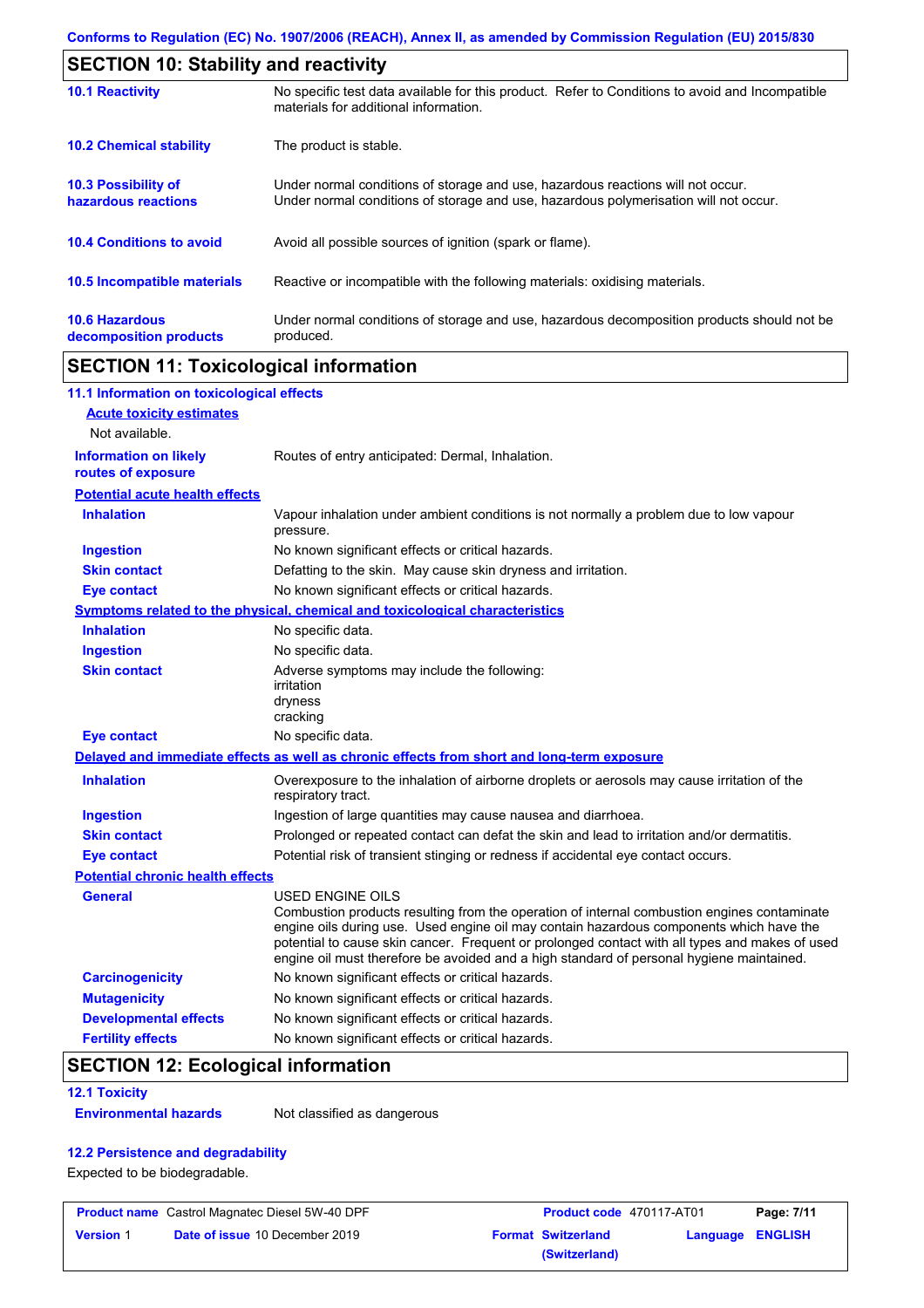# **SECTION 12: Ecological information**

### **12.3 Bioaccumulative potential**

This product is not expected to bioaccumulate through food chains in the environment.

| <b>12.4 Mobility in soil</b>                                  |                                                                      |
|---------------------------------------------------------------|----------------------------------------------------------------------|
| <b>Soil/water partition</b><br>coefficient (K <sub>oc</sub> ) | Not available.                                                       |
| <b>Mobility</b>                                               | Spillages may penetrate the soil causing ground water contamination. |

### **12.5 Results of PBT and vPvB assessment**

Product does not meet the criteria for PBT or vPvB according to Regulation (EC) No. 1907/2006, Annex XIII.

#### **12.6 Other adverse effects**

**Other ecological information**

Spills may form a film on water surfaces causing physical damage to organisms. Oxygen transfer could also be impaired.

### **SECTION 13: Disposal considerations**

| <b>13.1 Waste treatment methods</b> |                                                                                                                                                                      |
|-------------------------------------|----------------------------------------------------------------------------------------------------------------------------------------------------------------------|
| <b>Product</b>                      |                                                                                                                                                                      |
| <b>Methods of disposal</b>          | Where possible, arrange for product to be recycled. Dispose of via an authorised person/<br>licensed waste disposal contractor in accordance with local regulations. |
| <b>Hazardous waste</b>              | Yes.                                                                                                                                                                 |
| European waste catalogue (EWC)      |                                                                                                                                                                      |

| Waste code | <b>Waste designation</b>                |
|------------|-----------------------------------------|
| $1130208*$ | other engine, gear and lubricating oils |

However, deviation from the intended use and/or the presence of any potential contaminants may require an alternative waste disposal code to be assigned by the end user.

| <b>Packaging</b>           |                                                                                                                                                                                                                                         |
|----------------------------|-----------------------------------------------------------------------------------------------------------------------------------------------------------------------------------------------------------------------------------------|
| <b>Methods of disposal</b> | Where possible, arrange for product to be recycled. Dispose of via an authorised person/<br>licensed waste disposal contractor in accordance with local regulations.                                                                    |
| <b>Special precautions</b> | This material and its container must be disposed of in a safe way. Empty containers or liners<br>may retain some product residues. Avoid dispersal of spilt material and runoff and contact with<br>soil, waterways, drains and sewers. |
| <b>References</b>          | Commission 2014/955/EU<br>Directive 2008/98/EC                                                                                                                                                                                          |

# **SECTION 14: Transport information**

|                                           | <b>ADR/RID</b> | <b>ADN</b>     | <b>IMDG</b>    | <b>IATA</b>    |
|-------------------------------------------|----------------|----------------|----------------|----------------|
| 14.1 UN number                            | Not regulated. | Not regulated. | Not regulated. | Not regulated. |
| 14.2 UN proper<br>shipping name           |                |                | ۰              |                |
| <b>14.3 Transport</b><br>hazard class(es) |                |                | -              |                |
| 14.4 Packing<br>group                     |                |                | -              |                |
| 14.5<br><b>Environmental</b><br>hazards   | No.            | No.            | No.            | No.            |
| <b>Additional</b><br><b>information</b>   |                |                |                |                |

**14.6 Special precautions for user** Not available.

|                  | <b>Product name</b> Castrol Magnatec Diesel 5W-40 DPF | <b>Product code</b> 470117-AT01 |                  | Page: 8/11 |
|------------------|-------------------------------------------------------|---------------------------------|------------------|------------|
| <b>Version</b> 1 | <b>Date of issue 10 December 2019</b>                 | <b>Format Switzerland</b>       | Language ENGLISH |            |
|                  |                                                       | (Switzerland)                   |                  |            |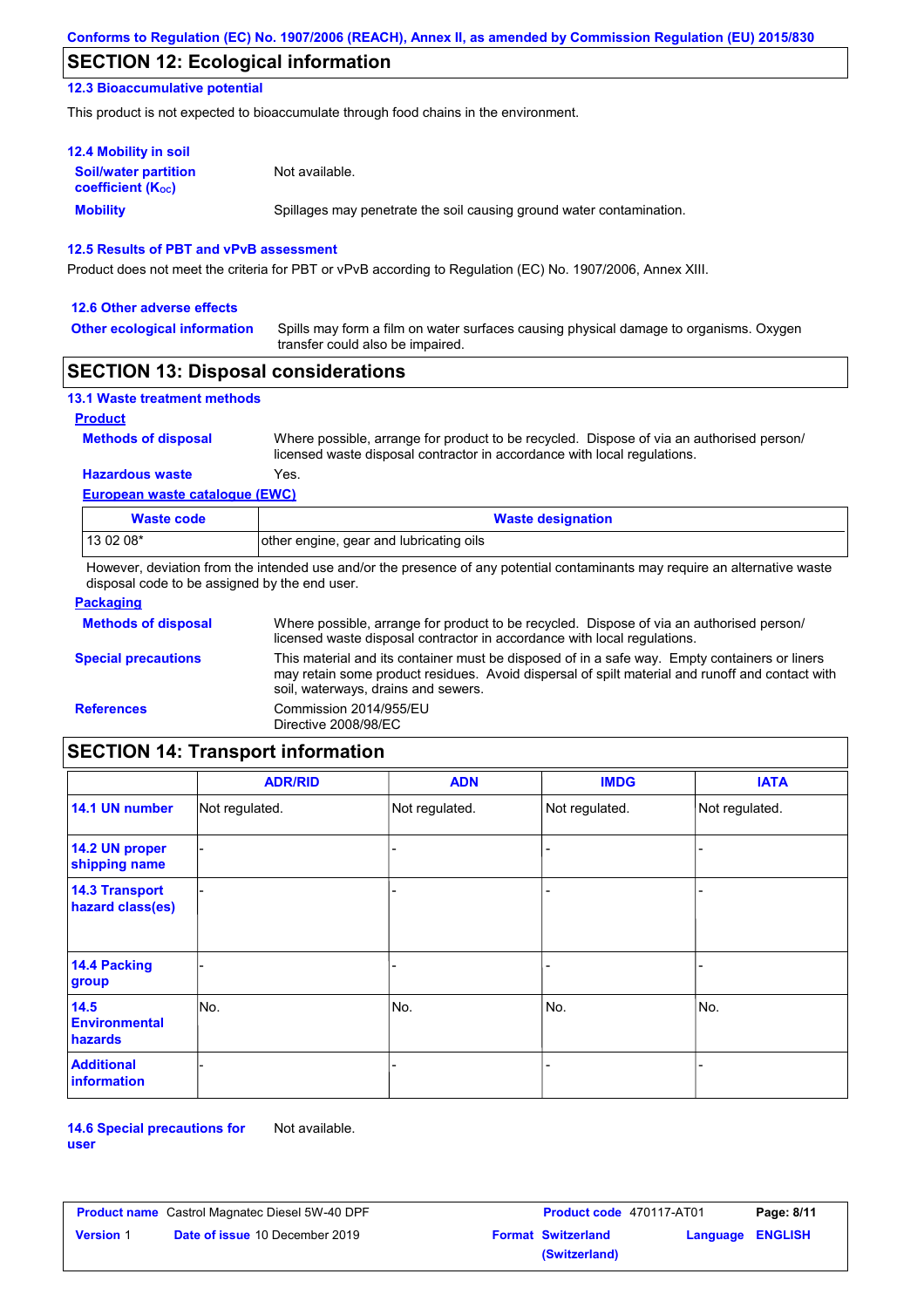# **SECTION 14: Transport information**

**14.7 Transport in bulk according to Annex II of Marpol and the IBC Code** Not available.

# **SECTION 15: Regulatory information**

|                                                                 | 15.1 Safety, health and environmental regulations/legislation specific for the substance or mixture                            |
|-----------------------------------------------------------------|--------------------------------------------------------------------------------------------------------------------------------|
| EU Regulation (EC) No. 1907/2006 (REACH)                        |                                                                                                                                |
| Annex XIV - List of substances subject to authorisation         |                                                                                                                                |
| <b>Annex XIV</b>                                                |                                                                                                                                |
| None of the components are listed.                              |                                                                                                                                |
| <b>Substances of very high concern</b>                          |                                                                                                                                |
| None of the components are listed.                              |                                                                                                                                |
| <b>Other regulations</b>                                        |                                                                                                                                |
| <b>REACH Status</b>                                             | The company, as identified in Section 1, sells this product in the EU in compliance with the<br>current requirements of REACH. |
| <b>United States inventory</b><br>(TSCA 8b)                     | All components are active or exempted.                                                                                         |
| <b>Australia inventory (AICS)</b>                               | All components are listed or exempted.                                                                                         |
| <b>Canada inventory</b>                                         | All components are listed or exempted.                                                                                         |
| <b>China inventory (IECSC)</b>                                  | At least one component is not listed.                                                                                          |
| <b>Japan inventory (ENCS)</b>                                   | All components are listed or exempted.                                                                                         |
| <b>Korea inventory (KECI)</b>                                   | All components are listed or exempted.                                                                                         |
| <b>Philippines inventory</b><br>(PICCS)                         | All components are listed or exempted.                                                                                         |
| <b>Taiwan Chemical</b><br><b>Substances Inventory</b><br>(TCSI) | All components are listed or exempted.                                                                                         |
| Ozone depleting substances (1005/2009/EU)                       |                                                                                                                                |
| Not listed.                                                     |                                                                                                                                |
| <b>Prior Informed Consent (PIC) (649/2012/EU)</b>               |                                                                                                                                |
| Not listed.                                                     |                                                                                                                                |
| <b>Seveso Directive</b>                                         |                                                                                                                                |
| This product is not controlled under the Seveso Directive.      |                                                                                                                                |
| <b>National requlations</b>                                     |                                                                                                                                |
|                                                                 |                                                                                                                                |
|                                                                 |                                                                                                                                |
| <b>VOC content</b>                                              | 0%                                                                                                                             |

| <b>VUC content</b>          | U%                                                                                          |
|-----------------------------|---------------------------------------------------------------------------------------------|
| <b>15.2 Chemical safety</b> | A Chemical Safety Assessment has been carried out for one or more of the substances within  |
| assessment                  | this mixture. A Chemical Safety Assessment has not been carried out for the mixture itself. |

# **SECTION 16: Other information**

| <b>Abbreviations and acronyms</b> | ADN = European Provisions concerning the International Carriage of Dangerous Goods by     |  |                           |                          |                |            |                                  |
|-----------------------------------|-------------------------------------------------------------------------------------------|--|---------------------------|--------------------------|----------------|------------|----------------------------------|
|                                   | Inland Waterway                                                                           |  |                           |                          |                |            |                                  |
|                                   | ADR = The European Agreement concerning the International Carriage of Dangerous Goods by  |  |                           |                          |                |            |                                  |
|                                   | Road                                                                                      |  |                           |                          |                |            |                                  |
|                                   | $ATE = Acute Toxicity Estimate$<br>BCF = Bioconcentration Factor                          |  |                           |                          |                |            |                                  |
|                                   |                                                                                           |  |                           |                          |                |            | CAS = Chemical Abstracts Service |
|                                   | CLP = Classification, Labelling and Packaging Regulation [Regulation (EC) No. 1272/2008]  |  |                           |                          |                |            |                                  |
|                                   | CSA = Chemical Safety Assessment<br>CSR = Chemical Safety Report                          |  |                           |                          |                |            |                                  |
|                                   | DMEL = Derived Minimal Effect Level                                                       |  |                           |                          |                |            |                                  |
|                                   | DNEL = Derived No Effect Level                                                            |  |                           |                          |                |            |                                  |
|                                   | EINECS = European Inventory of Existing Commercial chemical Substances                    |  |                           |                          |                |            |                                  |
|                                   | ES = Exposure Scenario<br>EUH statement = CLP-specific Hazard statement                   |  |                           |                          |                |            |                                  |
|                                   |                                                                                           |  |                           |                          |                |            |                                  |
|                                   | GHS = Globally Harmonized System of Classification and Labelling of Chemicals             |  |                           |                          |                |            |                                  |
|                                   | IATA = International Air Transport Association                                            |  |                           |                          |                |            |                                  |
|                                   | IBC = Intermediate Bulk Container<br><b>IMDG = International Maritime Dangerous Goods</b> |  |                           |                          |                |            |                                  |
|                                   |                                                                                           |  |                           |                          |                |            |                                  |
|                                   | <b>Product name</b> Castrol Magnatec Diesel 5W-40 DPF                                     |  |                           | Product code 470117-AT01 |                | Page: 9/11 |                                  |
| <b>Version 1</b>                  | Date of issue 10 December 2019                                                            |  | <b>Format Switzerland</b> | Language                 | <b>ENGLISH</b> |            |                                  |
|                                   |                                                                                           |  | (Switzerland)             |                          |                |            |                                  |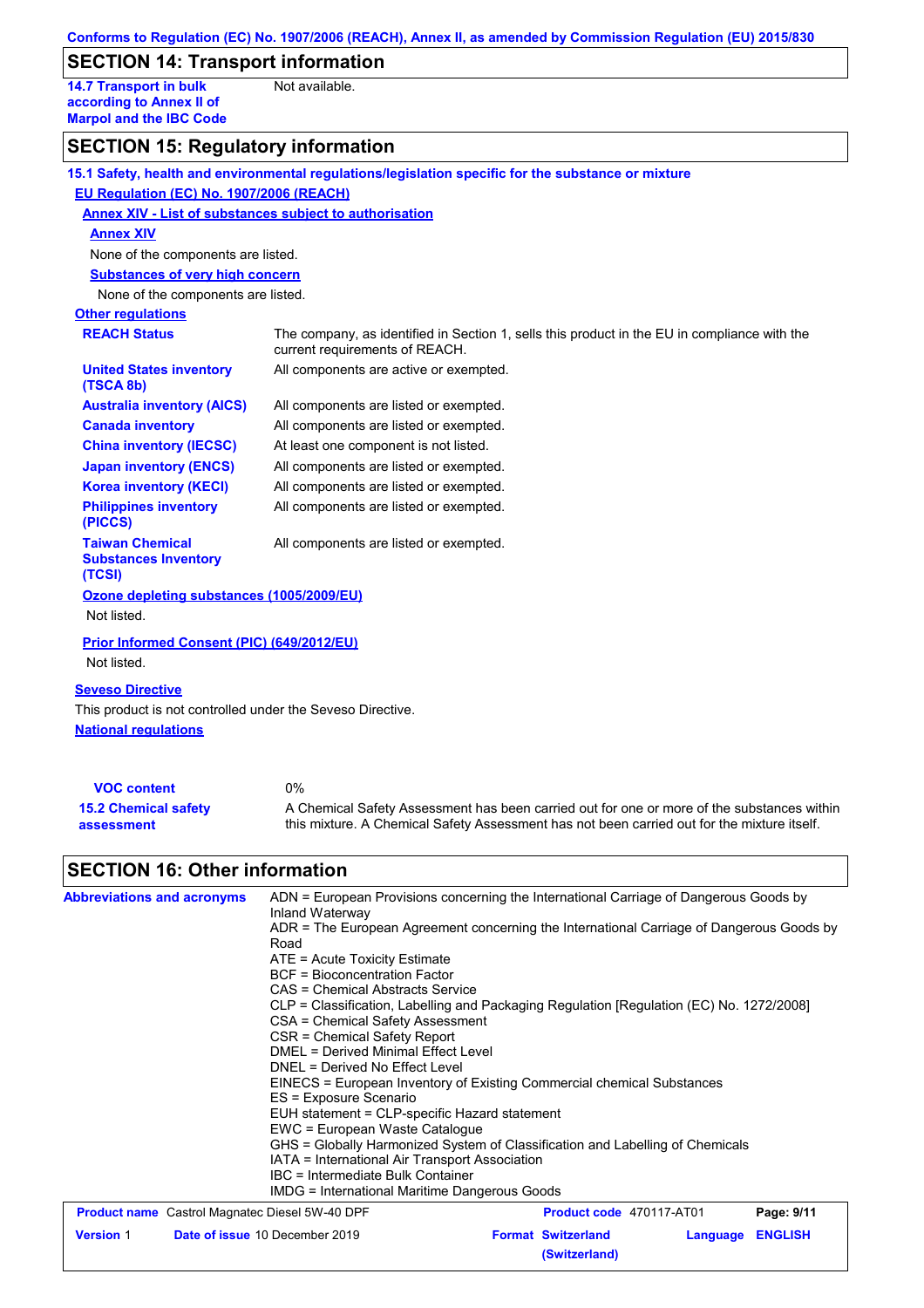### **SECTION 16: Other information**

LogPow = logarithm of the octanol/water partition coefficient MARPOL = International Convention for the Prevention of Pollution From Ships, 1973 as modified by the Protocol of 1978. ("Marpol" = marine pollution) OECD = Organisation for Economic Co-operation and Development PBT = Persistent, Bioaccumulative and Toxic PNEC = Predicted No Effect Concentration REACH = Registration, Evaluation, Authorisation and Restriction of Chemicals Regulation [Regulation (EC) No. 1907/2006] RID = The Regulations concerning the International Carriage of Dangerous Goods by Rail RRN = REACH Registration Number SADT = Self-Accelerating Decomposition Temperature SVHC = Substances of Very High Concern STOT-RE = Specific Target Organ Toxicity - Repeated Exposure STOT-SE = Specific Target Organ Toxicity - Single Exposure TWA = Time weighted average UN = United Nations UVCB = Complex hydrocarbon substance VOC = Volatile Organic Compound vPvB = Very Persistent and Very Bioaccumulative Varies = may contain one or more of the following 64741-88-4 / RRN 01-2119488706-23, 64741-89-5 / RRN 01-2119487067-30, 64741-95-3 / RRN 01-2119487081-40, 64741-96-4/ RRN 01-2119483621-38, 64742-01-4 / RRN 01-2119488707-21, 64742-44-5 / RRN 01-2119985177-24, 64742-45-6, 64742-52-5 / RRN 01-2119467170-45, 64742-53-6 / RRN 01-2119480375-34, 64742-54-7 / RRN 01-2119484627-25, 64742-55-8 / RRN 01-2119487077-29, 64742-56-9 / RRN 01-2119480132-48, 64742-57-0 / RRN 01-2119489287-22, 64742-58-1, 64742-62-7 / RRN 01-2119480472-38, 64742-63-8, 64742-65-0 / RRN 01-2119471299-27, 64742-70-7 / RRN 01-2119487080-42, 72623-85-9 / RRN 01-2119555262-43, 72623-86-0 / RRN 01-2119474878-16, 72623-87-1 / RRN 01-2119474889-13

**Procedure used to derive the classification according to Regulation (EC) No. 1272/2008 [CLP/GHS]**

| <b>Classification</b>                                  |                            | <b>Justification</b> |                                               |
|--------------------------------------------------------|----------------------------|----------------------|-----------------------------------------------|
| Not classified.                                        |                            |                      |                                               |
| <b>Full text of abbreviated H</b><br><b>statements</b> | H304                       |                      | May be fatal if swallowed and enters airways. |
| <b>Full text of classifications</b><br>[CLP/GHS]       | Asp. Tox. 1, H304          |                      | <b>ASPIRATION HAZARD - Category 1</b>         |
| <b>History</b>                                         |                            |                      |                                               |
| Date of issue/ Date of<br><b>revision</b>              | 10/12/2019.                |                      |                                               |
| Date of previous issue                                 | No previous validation.    |                      |                                               |
| <b>Prepared by</b>                                     | <b>Product Stewardship</b> |                      |                                               |

#### **Indicates information that has changed from previously issued version.**

#### **Notice to reader**

All reasonably practicable steps have been taken to ensure this data sheet and the health, safety and environmental information contained in it is accurate as of the date specified below. No warranty or representation, express or implied is made as to the accuracy or completeness of the data and information in this data sheet.

The data and advice given apply when the product is sold for the stated application or applications. You should not use the product other than for the stated application or applications without seeking advice from BP Group.

It is the user's obligation to evaluate and use this product safely and to comply with all applicable laws and regulations. The BP Group shall not be responsible for any damage or injury resulting from use, other than the stated product use of the material, from any failure to adhere to recommendations, or from any hazards inherent in the nature of the material. Purchasers of the product for supply to a third party for use at work, have a duty to take all necessary steps to ensure that any person handling or using the product is provided with the information in this sheet. Employers have a duty to tell employees and others who may be affected of any hazards described in this sheet and of any precautions that should be taken. You can contact the BP Group to ensure that this document is the most current available. Alteration of this document is strictly prohibited.